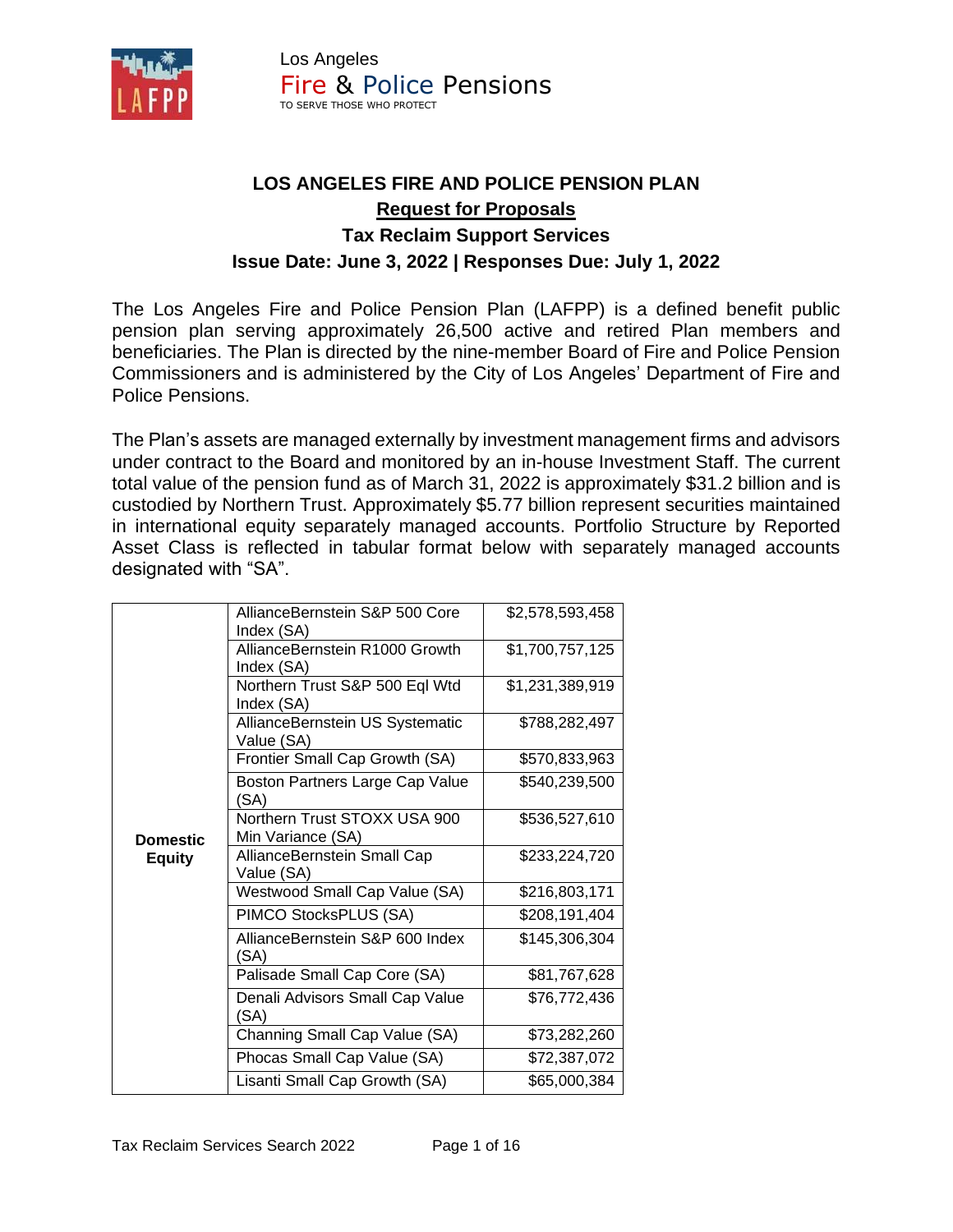

Los Angeles

# **Fire & Police Pensions**

| <b>Domestic Small Cap Equity</b><br>\$1,601<br><b>Transition Account (SA)</b><br>\$0<br>Domestic Large Cap Equity<br><b>Transition Account (SA)</b><br>Brandes Int'l Large Cap (SA)<br>\$1,367,881,322<br>\$5,769,818,359<br>BlackRock EAFE Index (SA)<br>\$1,306,654,361<br><b>TOTAL International Equity</b><br><b>Separate Accounts</b><br>Baillie Gifford ACWI Ex US Alpha<br>\$1,165,374,655<br><b>Excluding Tax Reclaim</b><br>(SA)<br><b>Holding Account and</b><br>DFA Emerging Markets (SA)<br>\$926,511,381<br><b>Residual Transition Account</b><br><b>Harding Loevner Emerging</b><br>\$491,793,605<br><b>International</b><br>Markets (SA)<br><b>Equity</b><br>Victory Trivalent Int'l Small Cap<br>\$253,835,791<br>Core (SA)<br>Principal Int'l Small Cap Core (SA)<br>\$220,046,071<br>Boston Common Int'l Large Cap<br>\$37,721,173 | Eastern Shore Small Cap Core<br>(SA) | \$57,656,516 |  |
|------------------------------------------------------------------------------------------------------------------------------------------------------------------------------------------------------------------------------------------------------------------------------------------------------------------------------------------------------------------------------------------------------------------------------------------------------------------------------------------------------------------------------------------------------------------------------------------------------------------------------------------------------------------------------------------------------------------------------------------------------------------------------------------------------------------------------------------------------|--------------------------------------|--------------|--|
|                                                                                                                                                                                                                                                                                                                                                                                                                                                                                                                                                                                                                                                                                                                                                                                                                                                      |                                      |              |  |
|                                                                                                                                                                                                                                                                                                                                                                                                                                                                                                                                                                                                                                                                                                                                                                                                                                                      |                                      |              |  |
|                                                                                                                                                                                                                                                                                                                                                                                                                                                                                                                                                                                                                                                                                                                                                                                                                                                      |                                      |              |  |
|                                                                                                                                                                                                                                                                                                                                                                                                                                                                                                                                                                                                                                                                                                                                                                                                                                                      |                                      |              |  |
|                                                                                                                                                                                                                                                                                                                                                                                                                                                                                                                                                                                                                                                                                                                                                                                                                                                      |                                      |              |  |
|                                                                                                                                                                                                                                                                                                                                                                                                                                                                                                                                                                                                                                                                                                                                                                                                                                                      |                                      |              |  |
|                                                                                                                                                                                                                                                                                                                                                                                                                                                                                                                                                                                                                                                                                                                                                                                                                                                      |                                      |              |  |
|                                                                                                                                                                                                                                                                                                                                                                                                                                                                                                                                                                                                                                                                                                                                                                                                                                                      |                                      |              |  |
|                                                                                                                                                                                                                                                                                                                                                                                                                                                                                                                                                                                                                                                                                                                                                                                                                                                      |                                      |              |  |
|                                                                                                                                                                                                                                                                                                                                                                                                                                                                                                                                                                                                                                                                                                                                                                                                                                                      | (SA)                                 |              |  |
| International Tax Reclaims (SA)<br>\$2,012,748                                                                                                                                                                                                                                                                                                                                                                                                                                                                                                                                                                                                                                                                                                                                                                                                       |                                      |              |  |
| <b>International Equity Transition</b><br>\$92,817<br>Account (SA)                                                                                                                                                                                                                                                                                                                                                                                                                                                                                                                                                                                                                                                                                                                                                                                   |                                      |              |  |
| Reams Asset TIPS (SA)<br>\$1,255,644,751                                                                                                                                                                                                                                                                                                                                                                                                                                                                                                                                                                                                                                                                                                                                                                                                             |                                      |              |  |
| Payden & Rygel Unconstrained FI<br>\$817,127,705<br>(SA)                                                                                                                                                                                                                                                                                                                                                                                                                                                                                                                                                                                                                                                                                                                                                                                             |                                      |              |  |
| <b>Reams Asset Unconstrained FI</b><br>\$814,609,825<br>(SA)                                                                                                                                                                                                                                                                                                                                                                                                                                                                                                                                                                                                                                                                                                                                                                                         |                                      |              |  |
| Reams Asset Core Plus Fixed<br>\$801,950,871<br>Income (SA)                                                                                                                                                                                                                                                                                                                                                                                                                                                                                                                                                                                                                                                                                                                                                                                          |                                      |              |  |
| <b>Fixed</b><br>Northern Trust B Agg Index (SA)<br>\$750,325,694                                                                                                                                                                                                                                                                                                                                                                                                                                                                                                                                                                                                                                                                                                                                                                                     |                                      |              |  |
| <b>Income</b><br>Loomis Sayles Long Duration<br>\$717,177,115<br>(SA)                                                                                                                                                                                                                                                                                                                                                                                                                                                                                                                                                                                                                                                                                                                                                                                |                                      |              |  |
| MacKay Shields High Yield (SA)<br>\$673,408,068                                                                                                                                                                                                                                                                                                                                                                                                                                                                                                                                                                                                                                                                                                                                                                                                      |                                      |              |  |
| <b>LM Capital Core Fixed Income</b><br>\$327,387,594<br>(SA)                                                                                                                                                                                                                                                                                                                                                                                                                                                                                                                                                                                                                                                                                                                                                                                         |                                      |              |  |
| GIA Partners Fixed Income (SA)<br>\$54,336,317                                                                                                                                                                                                                                                                                                                                                                                                                                                                                                                                                                                                                                                                                                                                                                                                       |                                      |              |  |
| Semper MBS (SA)<br>\$52,870,610                                                                                                                                                                                                                                                                                                                                                                                                                                                                                                                                                                                                                                                                                                                                                                                                                      |                                      |              |  |
| <b>Private Real Estate</b><br>\$1,676,834,875                                                                                                                                                                                                                                                                                                                                                                                                                                                                                                                                                                                                                                                                                                                                                                                                        |                                      |              |  |
| Cohen & Steers US REITS (SA)<br>\$898,923,996                                                                                                                                                                                                                                                                                                                                                                                                                                                                                                                                                                                                                                                                                                                                                                                                        |                                      |              |  |
| Principal US REITS (SA)<br>\$745,285,304<br><b>Real Estate</b>                                                                                                                                                                                                                                                                                                                                                                                                                                                                                                                                                                                                                                                                                                                                                                                       |                                      |              |  |
| AllianceBernstein Global REITS<br>\$276,802,542<br>Index (SA)                                                                                                                                                                                                                                                                                                                                                                                                                                                                                                                                                                                                                                                                                                                                                                                        |                                      |              |  |
| Principal Global REITS (SA)<br>\$237,162,085                                                                                                                                                                                                                                                                                                                                                                                                                                                                                                                                                                                                                                                                                                                                                                                                         |                                      |              |  |
| <b>Private</b><br><b>Private Equity</b><br>\$4,885,844,394                                                                                                                                                                                                                                                                                                                                                                                                                                                                                                                                                                                                                                                                                                                                                                                           |                                      |              |  |
| <b>Equity</b>                                                                                                                                                                                                                                                                                                                                                                                                                                                                                                                                                                                                                                                                                                                                                                                                                                        |                                      |              |  |
| AllianceBernstein S&P Natural<br>\$384,766,269<br>Resources (SA)                                                                                                                                                                                                                                                                                                                                                                                                                                                                                                                                                                                                                                                                                                                                                                                     |                                      |              |  |
| <b>Commodities</b><br>Portfolio Advisors Commodities<br>\$163,223,233                                                                                                                                                                                                                                                                                                                                                                                                                                                                                                                                                                                                                                                                                                                                                                                |                                      |              |  |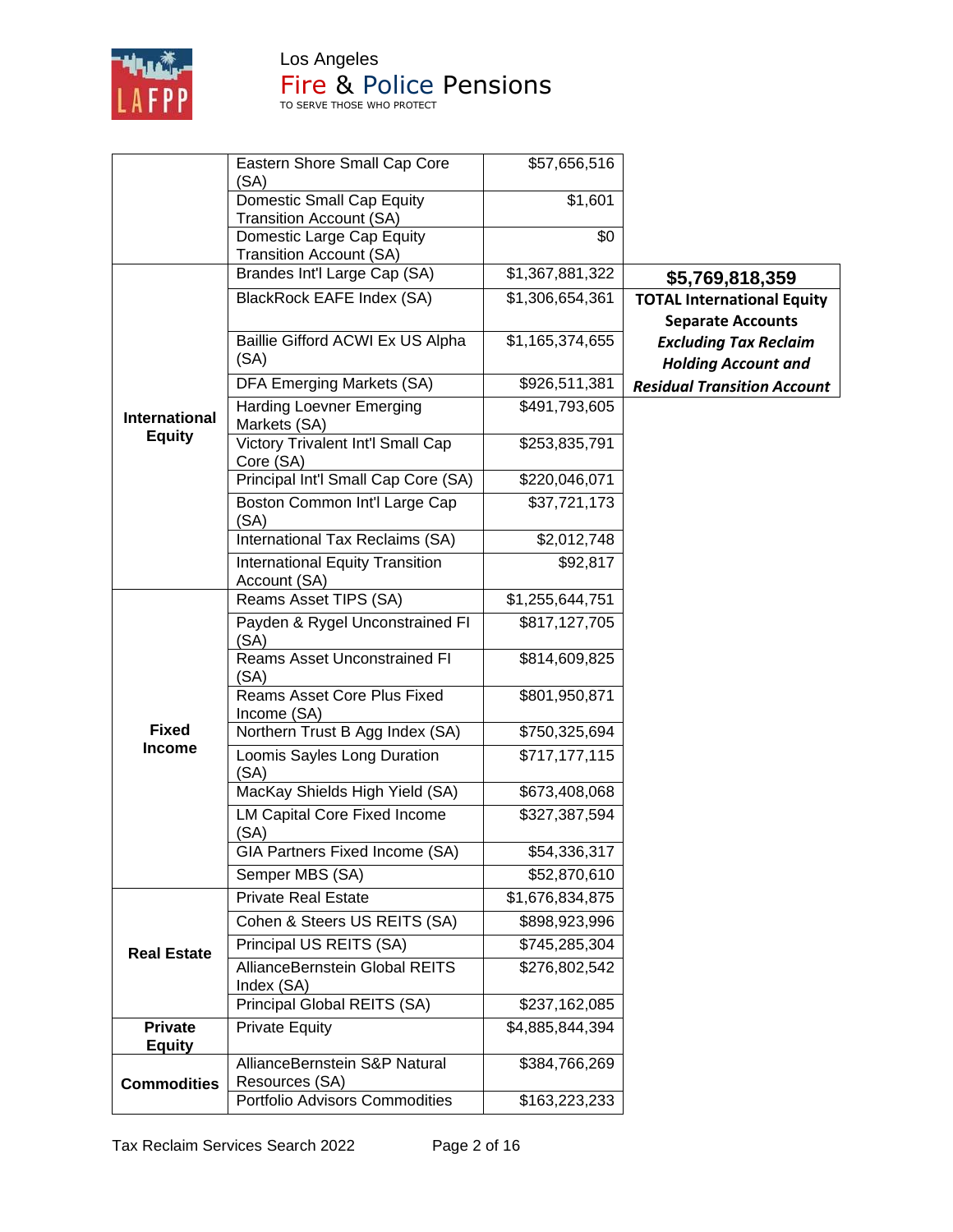

|      | AllianceBernstein S&P                                | \$110,152,197 |
|------|------------------------------------------------------|---------------|
|      | Agribusiness (SA)<br>AllianceBernstein DJ Brookfield | \$89,527,665  |
|      | Gbl (SA)<br>AllianceBernstein S&P Water (SA)         | \$78,688,019  |
|      | AllianceBernstein S&P Timber<br>(SA)                 | \$78,273,974  |
|      | AllianceBernstein Gbl Clean<br>Energy (SA)           | \$42,411,561  |
| Cash | <b>Cash Equivalents</b>                              | \$355,666,309 |

Additional detail on current holdings and income received may be shared with proposers selected as finalists in order to support additional refinement of proposals.

The Board is seeking proposals from qualified tax, accounting, legal and/or specialized advisory firms that are qualified and capable of providing certain global tax agent and consulting services to LAFPP. LAFPP is a tax-exempt entity for US tax purposes and therefore is not seeking any services with regard to US tax requirements.

Firms meeting the below listed minimum criteria are invited to complete and return the Request for Proposal (RFP) Questionnaire and supporting documents discussed below.

Consulting firm RVK, Inc. is supporting the LAFPP with this RFP process.

#### **Minimum Requirements**:

Qualifying firms must meet the following minimum requirements as of March 31, 2022:

- 1. Proposers must have at least five (5) years of continuous organizational experience providing global tax advisory; tax reclaim monitoring; and tax reclaim filing services.
- 2. Proposers must have at least 1 current US domiciled asset owner client for whom they are providing the requested services

A clear statement affirming minimum qualifications and outlining the evidence that supports such qualification is required as part of the executive summary.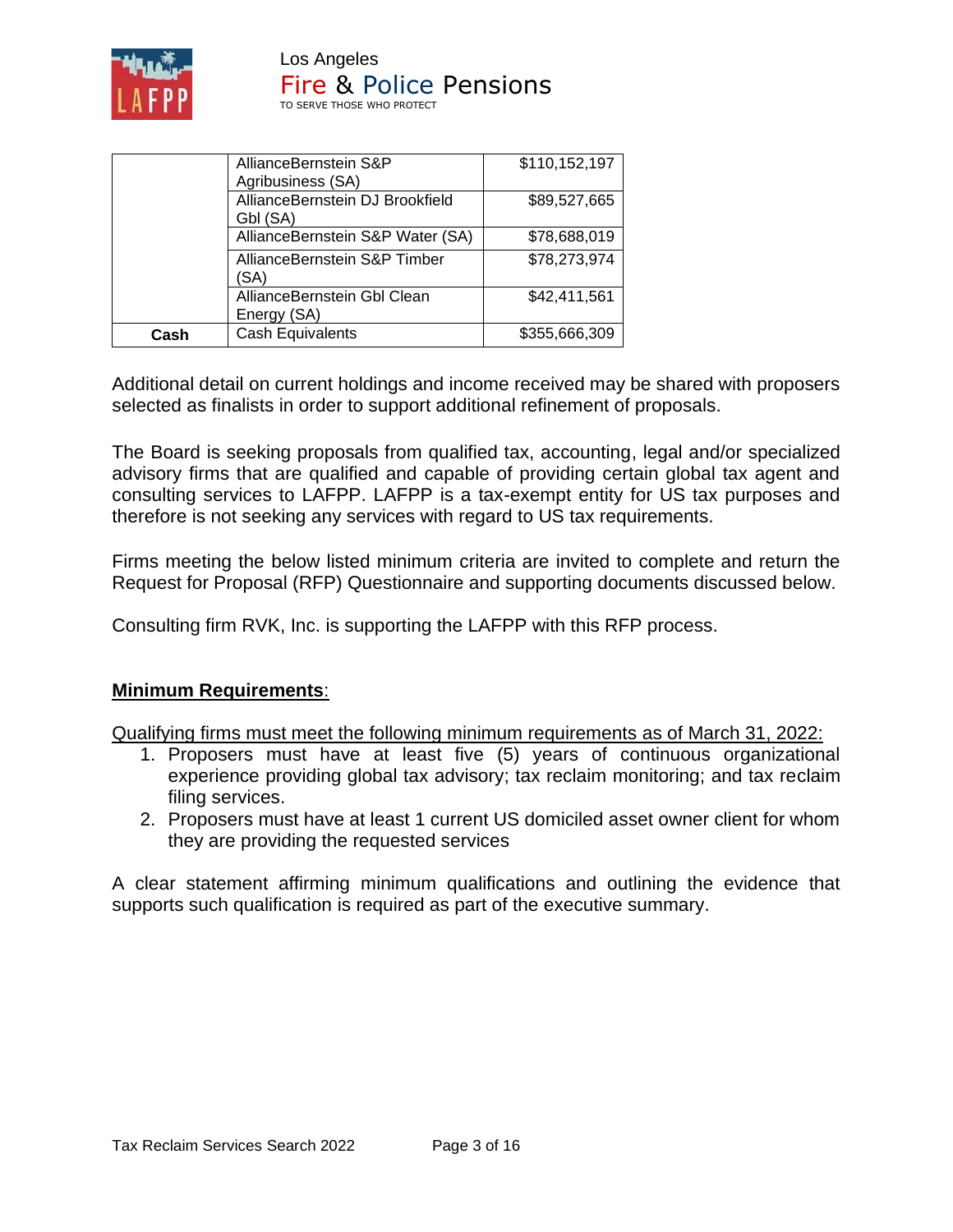

# **Scope of Services**

The selected firm will assist LAFPP in identifying foreign tax withholding recovery opportunities that the Master Custodian will not pursue. The selected Proposer contracted to provide the following 6 services (1 historical at inception; 4 ongoing services; and 1 prospective optional service):

- 1. **Historical:** Provision of a 5-year look-back review of custodial filings and historical stop-gap tax reclaim filings
- 2. **Ongoing:** Tax withholding, reclaim, and process monitoring and reporting, including support with current tax profile maintenance
- 3. **Ongoing:** Stop-gap filings to supplement custodian exemption; relief at source; and reclaim processes, including those below custodial "de minimis" amounts
- 4. **Ongoing:** Analysis and pursuit (with documentation support) of additional relief at source or tax reclaim under double tax treaties (if not supported by Custodian, or supplemental support to complete market documentation)
- 5. **Ongoing:** Analysis and pursuit (with documentation support) of additional tax exemption under local laws (if not supported by Custodian, or supplemental support to complete market documentation)
- 6. **Prospective / LAFPP Option**: Ongoing analysis and pursuit (with documentation and legal support) of extraordinary tax withholding recovery under European Court of Justice and similar global venues

In addition, the firm selected will be required to:

- **Comply with the Board's Contractor Disclosure Policy<sup>1</sup>**
- **Comply with the Board's Marketing Cessation Policy**<sup>2</sup>
- Act as a fiduciary with respect to the Plan
- **Obtain a City of Los Angeles Business Tax Registration Certificate**<sup>3</sup>
- Have General Liability, Professional Liability, Fiduciary Liability, Workers' Compensation and Employer's Liability Insurance. Proof of Insurance must be submitted to the Department of Fire and Police Pensions prior to execution of the contract.

The City of Los Angeles requires its contractors to comply with City policies on Affirmative Action, Americans with Disabilities, Child Support and Minority and Women Business Enterprises. Related forms for with these compliance items and the Board's Contractor Disclosure Policy are available on the Department's website adjacent to the RFP Questionnaire<sup>4</sup>. The Contractor Disclosure form must be completed and submitted with the Questionnaire.

<sup>1</sup> Available at: https://www.lafpp.com/post/resources

<sup>2</sup> Available at: https://www.lafpp.com/sites/main/files/file-attachments/investments-marketing-cessationpolicy-10-16-14.pdf

<sup>3</sup> More information available at: https://business.lacity.org/start-business/register-your-business/businesstax-registration-certificate

<sup>4</sup> Available at: https://www.lafpp.com/requests-proposals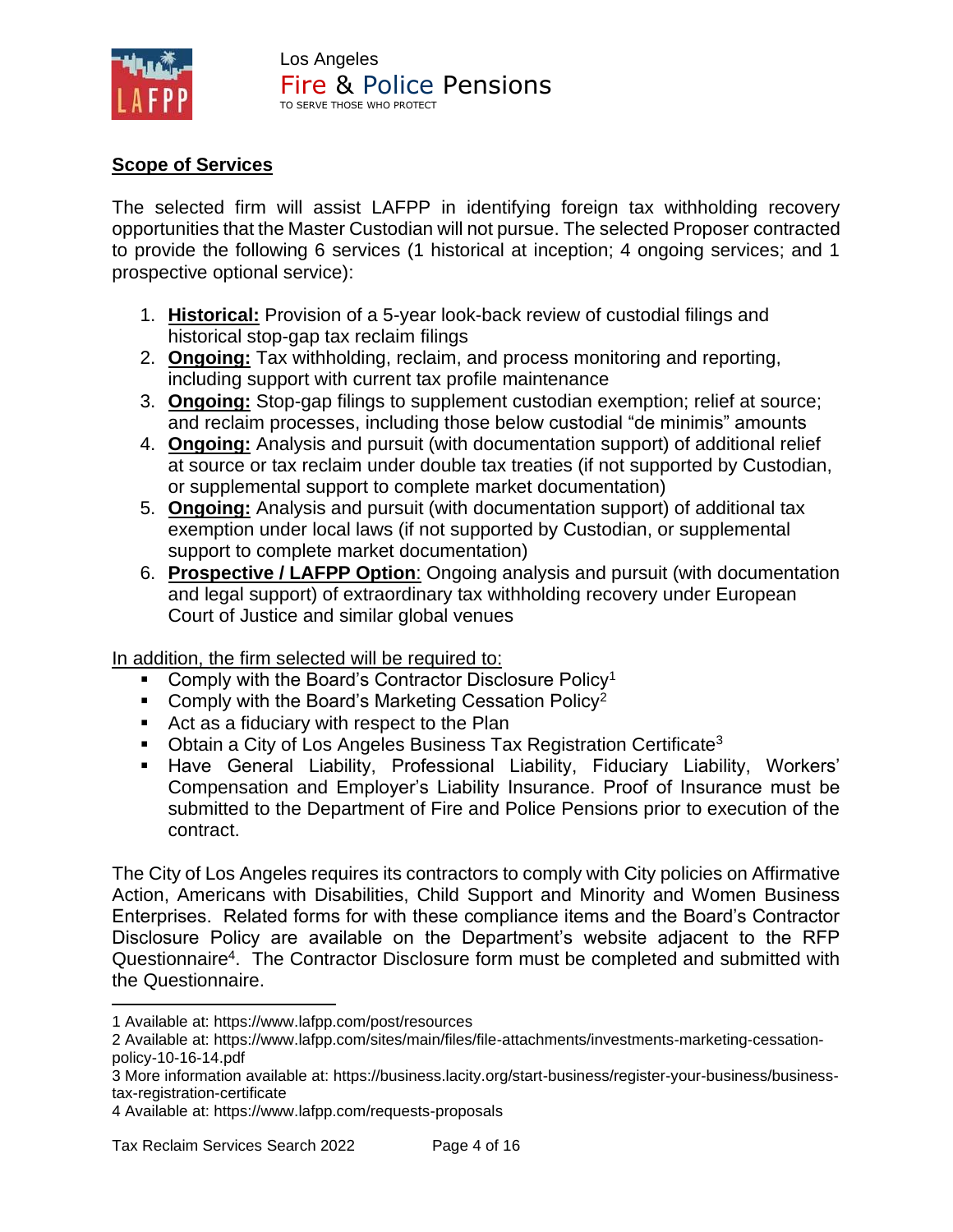

*Standard Provisions:* Please note that LAFPP's service contracts are exempt from PSC nos. 28-29, 31, 33-36, and 41.

*Nondiscrimination, Equal Employment Opportunity (EEO) and Affirmative Action:* Effective June 26, 2016, the City of Los Angeles amended the City's Nondiscrimination, Equal Employment Opportunity (EEO) and Affirmative Action Programs. As of July 1, 2016, the process of completing and uploading forms on the Los Angeles Business Assistance Virtual Network are no longer required for these provisions. Instead, language addressing these provisions will be inserted into the contract.

The City of Los Angeles and the Board of Fire and Police Pension Commissioners' policies prohibit fiduciaries of the Plan from soliciting contributions and restrict fiduciaries' participation in the contracting process. Attention is directed to the City's Ethics Commission web site at http://ethics.lacity.org, and to the Board's Contractor Disclosure Policy and Marketing Cessation Policy. Questions may also be directed to the Los Angeles City Attorney's Office, Retirement Benefits Division at (213) 978-4400.

Persons who submit a response to this solicitation (bidders) are subject to Charter section 470(c)(12) and related ordinances. Proposers seeking to contract with the City of Los Angeles for goods or services contracts of a value of more than \$25,000 and a term of at least three months acknowledge and agree to comply with the disclosure requirements and prohibitions established in the Los Angeles Municipal Lobbying Ordinance if they qualify as a lobbying entity under Los Angeles Municipal Code Section 48.02.

Bidders must submit CEC Form 50 to the awarding authority at the same time the response is submitted. Responses submitted without a completed CEC Form 50 shall be deemed nonresponsive. Bidders who fail to comply with City law may be subject to penalties, termination of contract, and debarment. Additional information regarding these restrictions and requirements may be obtained from the City Ethics Commission at (213) 978-1960 or [http://ethics.lacity.org.](http://ethics.lacity.org/)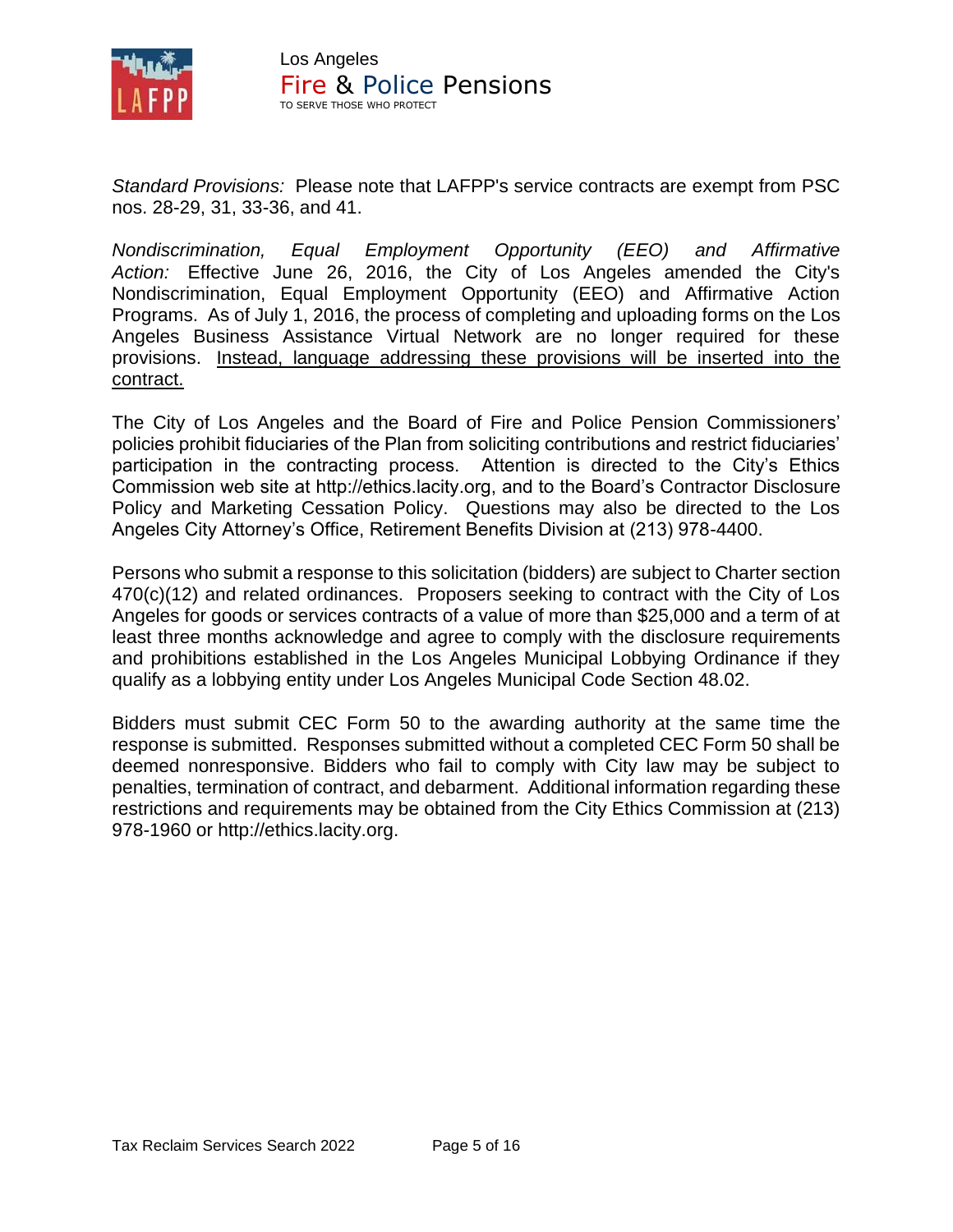

# **Submission Procedures and Schedule**

Please complete all questions in the order they are presented in the RFP Questionnaire. Include all questions and question numbers in your responses.

Responding firms must submit one hard copy of their comprehensive response to the following address for delivery on or before 4:00pm Pacific Daylight Time on July 1, 2022:

**Department of Fire and Police Pensions** Investment Section, Attn: LAFPP Tax Reclaim Services RFP 701 East 3rd Street Suite 200 Los Angeles, CA 90012-4203

Responding firms must also submit an electronic version of their comprehensive response to the following contacts at the LAFPP and RVK, Inc. completed Questionnaire and a completed set of the City's contract compliance forms in a digital format by e-mail on or before 4:00pm Pacific Daylight Time on July 1, 2022 to:

### **RVK, Inc.**

[IOSG@rvkinc.com](mailto:IOSG@rvkinc.com)

#### **Department of Fire and Police Pensions** [eq@lafpp.com](mailto:eq@lafpp.com)

Questions concerning the RFP may be emailed to [IOSG@rvkinc.com.](mailto:IOSG@rvkinc.com)

The steps in the RFP process are as follows:

- RFP sent to short list of firms and posted online: June 3, 2022
- Deadline for submission of proposals: July 1, 2022
- Quantitative and qualitative review of RFP responses by LAFPP Investment Staff and consultant
- Semi-finalist firms identified for further due diligence
- Semi-finalist review by LAFPP Staff and consultant
- **At the Board's discretion:**
	- Finalist firms identified and approved by LAFPP Board
	- Finalists interviewed by LAFPP Board and selection of firm
	- Contract negotiations between selected firm and LAFPP
	- Tax Reclaim Services contract signed by Board President
	- Services begin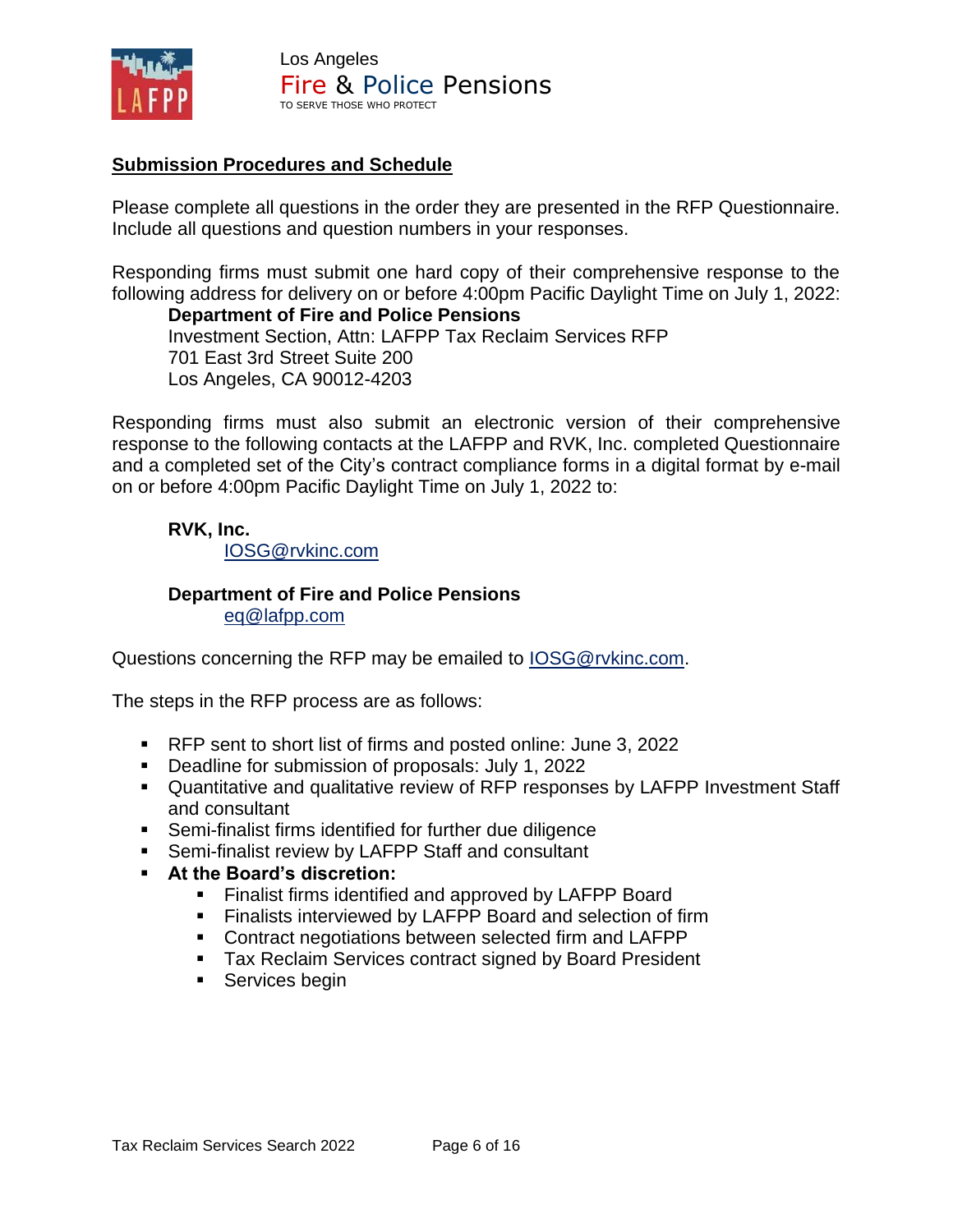

# **Evaluation Criteria**

The following evaluation criteria elements will be considered for which proposals will be evaluated and a recommendation for award will be developed:

- Organizational Experience, Background and Stability
- Assigned Personnel, Client Servicing Approach, and Client References
- Resources, Processes, and Supporting Technology to Provide Services
- Contracting, Onboarding, and Ongoing Quality Assurance
- Proposed Fees and Revenue Model
- Quality, Clarity, and Responsiveness of RFP Response and Presentations (as applicable)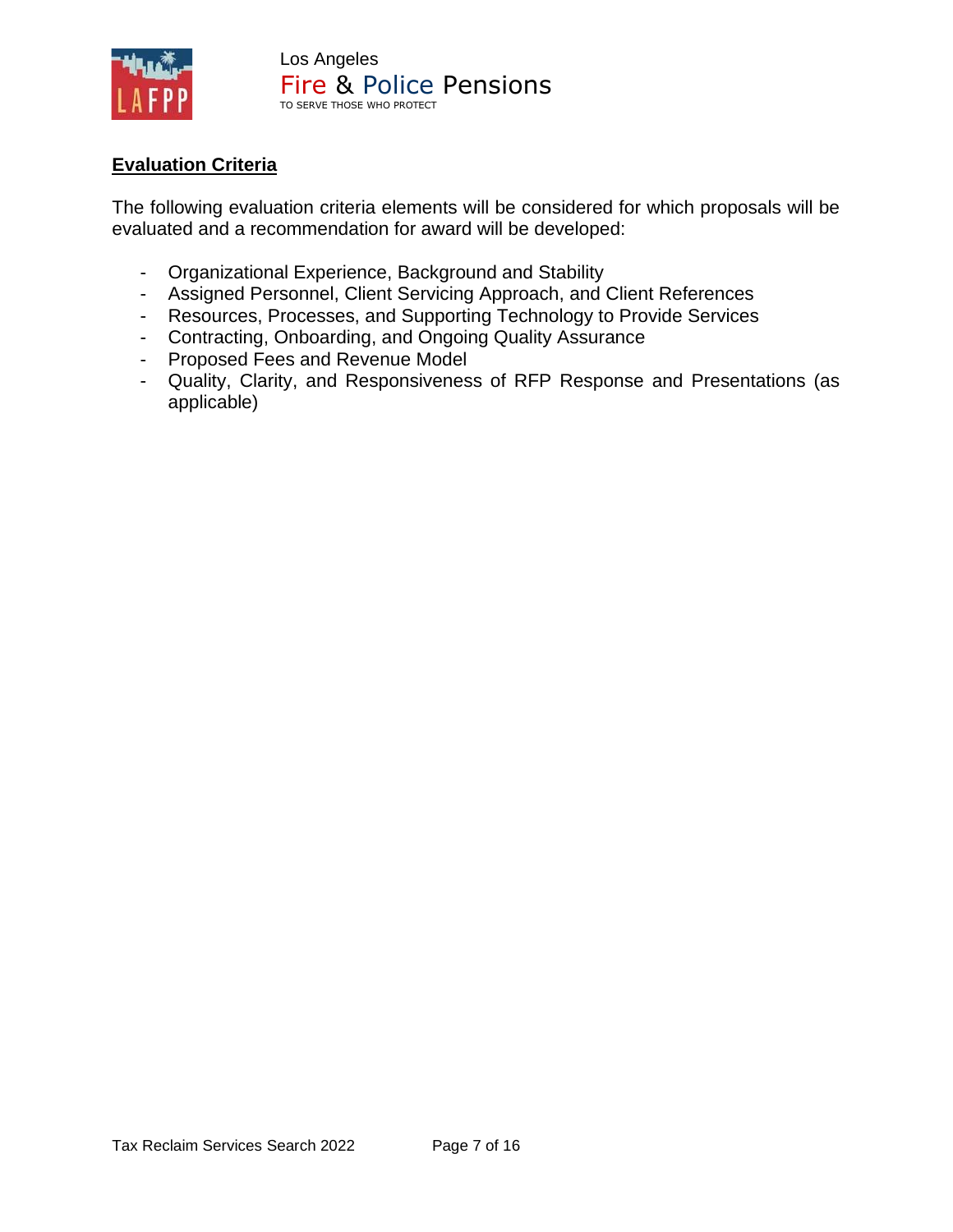

# **Request for Proposals Questionnaire**

# **A. Executive Summary/Scope of Work**

- 1. Provide an executive summary of your tax reclaim business unit, including:
	- a. A description in detail of how the Historical, Ongoing, and Optional Scope of Work will be accomplished and your firm's willingness to provide services for each component (or unwillingness, if and as applicable)
	- b. An affirmation of meeting the Minimum Requirements listed above, explicitly identifying:
		- **Number of years of continuous organizational experience providing** global tax advisory; tax reclaim monitoring; and tax reclaim filing services.
		- Number of current US domiciled asset owner clients for whom requested services are currently provided.
	- c. A description of any subcontractors or affiliates that are being proposed to fulfill services set forth in this RFP
	- d. A description of your relevant experience providing tax reclaim services to US public pension fund clients
	- e. A description of differentiations on your organization relative to other tax reclaim service providers, including global presence and organizational structure. What value does your organization provide to clients?
	- f. A description of any additional resources you may provide LAFPP in connection with tax reclaim and tax advisory services
	- g. Please list the minimum recovery threshold, if any, that apply to the services sought by this RFP.

# **B. Organizational Experience, Background and Stability**

- 2. Please provide the following information:
	- a. Name of the firm
	- b. Complete address of firm headquarters
	- c. Telephone number
	- d. Month and year the firm was founded
- 3. Please provide the following information regarding the primary contact person(s) for the product under consideration:
	- a. Contact name
	- b. Address
	- c. Telephone number
	- d. Email address
- 4. What is your firm's legal business structure?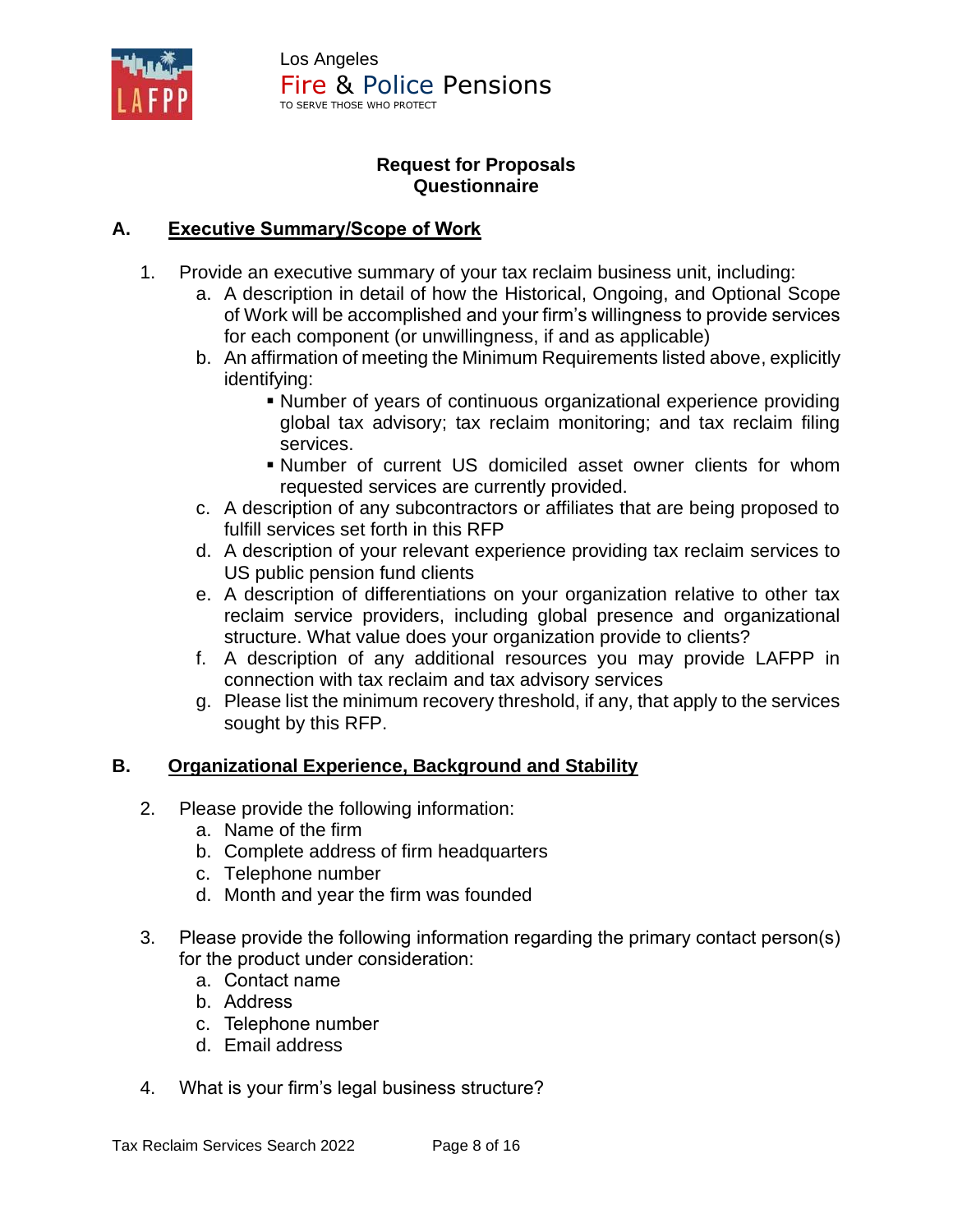

- 5. Please provide an organizational chart for the firm
- 6. If owned by another firm, what percentage of the parent company's revenue does your firm contribute? Please indicate how the percentage of revenue has changed over the life of the arrangement or the last 10 years.
- 7. Include any affiliated companies, joint ventures, and other entities that contribute in some way to your firm's investment and operational management.
- 8. List all firm owners, whether they are individuals, employees, or partnerships and percentage ownership held by each.
- 9. What are the criteria for an employee to become an owner?
- 10. Can the firm be classified as minority- or women-owned? Please indicate the percentage ownership (each) of minority, women, LGBTQ, and disabled veterans.
- 11. What is your firm's competitive advantage? Is it sustainable? Why or why not?
- 12. Describe any material developments in your organization (changes in ownership, personnel, business, etc.) over the past five years in detail.
- 13. How many offices does your firm maintain?
- 14. If you maintain more than one office, identify the locations, number of employees, and describe the functions performed at each location.
- 15. Describe how your office location strategy provides differentiated benefits to your tax reclaim monitoring service clients.
- 16. What is the primary location for the proposed team?
- 17. How has COVID and post-COVID activities impacted how/where employees work? What personnel resources are currently working remotely, and what percentage of total staff? Are there any known plans for a return to the office?
- 18. Provide an organizational chart of the tax reclaim services unit, as well as an organizational chart showing the position of the unit within your overall management structure.
- 19. Have there been any structural changes (e.g., ownership/structure, mergers and acquisitions, products, etc.) to the firm in the past three years? If yes, please explain.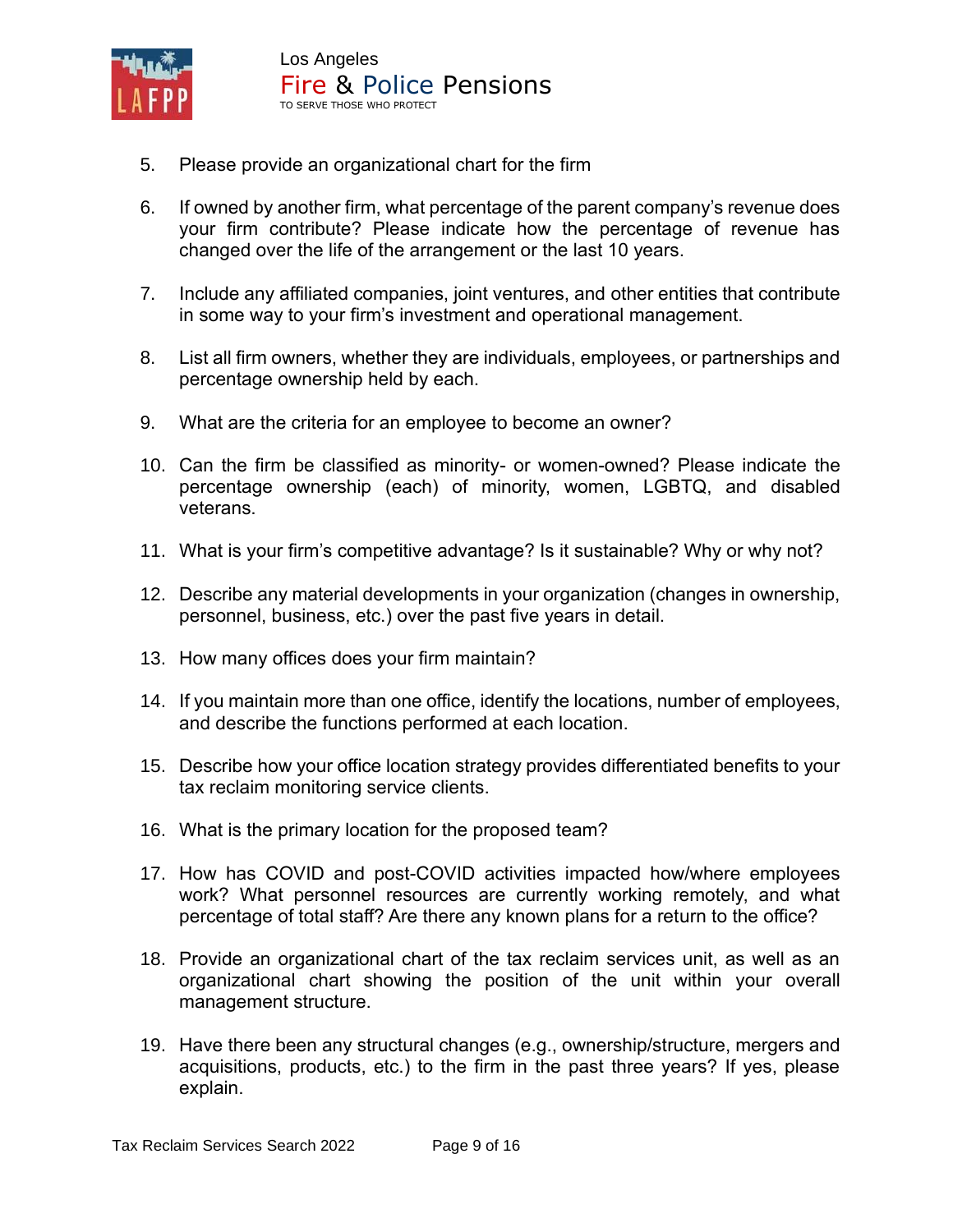

- 20. Are there any structural changes contemplated in the next year (e.g., ownership/structure, mergers and acquisitions, products, etc.)? If yes, please explain.
- 21. Is there any pending or threatened litigation against the firm or any of its officers, directors, or principals? If so, please explain.
- 22. Is there any pending or threatened regulatory action, or any past regulatory action, against the firm or any of its officers, directors, principals, and/or has the firm been contacted regarding any potential inquiries or investigations? If so, please explain.
- 23. Have any of your firm's officers, directors, or principals ever been convicted of a felony?
- 24. What potential conflicts of interest are posed by other activities undertaken by the organization, if any? How does the firm identify and manage them?

| <b>Client Segment</b>  | <\$1 billion | \$1-10 billion | \$10<br>billion-<br>\$100 billion | >\$100 billion | <b>TOTAL</b> |
|------------------------|--------------|----------------|-----------------------------------|----------------|--------------|
| <b>Asset Manager /</b> |              |                |                                   |                |              |
| <b>Fund</b>            |              |                |                                   |                |              |
| <b>Insurance</b>       |              |                |                                   |                |              |
| Company                |              |                |                                   |                |              |
| Pension /              |              |                |                                   |                |              |
| <b>Retirement Fund</b> |              |                |                                   |                |              |
| <b>Other Client</b>    |              |                |                                   |                |              |
| (please describe)      |              |                |                                   |                |              |
| <b>Description of</b>  |              |                |                                   |                |              |
| <b>Other</b>           |              |                |                                   |                |              |

25. Outline your firm's **total global** client base by asset level using the following table:

26. Outline your firm's **total US** client base by asset level using the following table:

| <b>Client Segment</b>  | <\$1 billion | \$1-10 billion | \$10<br>billion-<br>\$100 billion | >\$100 billion | <b>TOTAL</b> |
|------------------------|--------------|----------------|-----------------------------------|----------------|--------------|
| <b>Asset Manager /</b> |              |                |                                   |                |              |
| <b>Fund</b>            |              |                |                                   |                |              |
| <b>Insurance</b>       |              |                |                                   |                |              |
| Company                |              |                |                                   |                |              |
| Pension /              |              |                |                                   |                |              |
| <b>Retirement Fund</b> |              |                |                                   |                |              |
| <b>Other Client</b>    |              |                |                                   |                |              |
| (please describe)      |              |                |                                   |                |              |
| <b>Description of</b>  |              |                |                                   |                |              |
| <b>Other</b>           |              |                |                                   |                |              |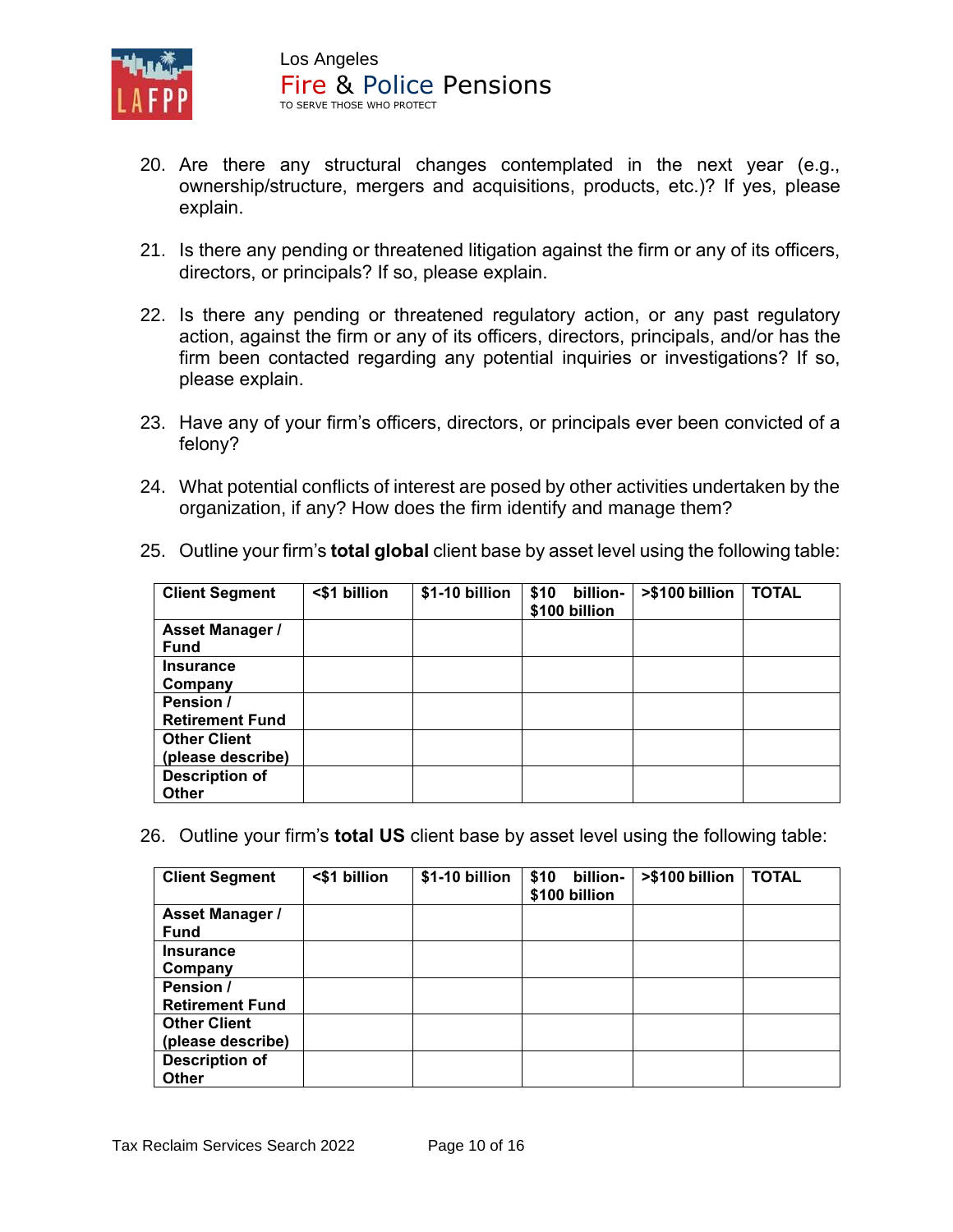

- 27. Describe your firm's experience supporting tax relief and reclaim mechanisms globally.
- 28. Does your firm maintain any differentiated or preferential access and/or relationships with foreign tax offices? If so, please describe fully and how such access and/or relationships provide value to clients.
- 29. Describe the range of services offered and how they align with the scope of services outlined by the LAFPP.
- 30. Outline the countries, reclaim jurisdictions, and tax recovery / exemption types that your firm currently supports?
- 31. Other business disclosures and conflicts of interest:
	- a. Do you derive revenue from any other line of business not directly associated with the services contemplated by this RFP?
	- b. Does the Firm or any of its employees have any contractual or business arrangements with any other securities, brokerage, custodial, auditing or investment management firms that may lead to a conflict of interest? How do you handle any potential conflicts of interest?

# **C. Assigned Personnel, Client Servicing Approach, and Client References**

- 32. As of March 31, 2022, please provide the total number of firm employees and the number of professionals involved in tax reclaim and related services.
- 33. Provide biographies of the key professionals that would provide services to LAFPP.
- 34. Provide the following information for the personnel responsible for providing services to LAFPP, including:
	- a. Name
	- b. Title
	- c. Years working at firm
	- d. Years of industry experience
	- e. Number of clients currently servicing
- 35. Who would be named the lead and backup client service/relationship management professional for this account, if different from above?
- 36. Does your firm have a succession plan for key personnel on this product? If so, please describe.
- 37. Provide the number of professionals that have joined the firm in the last three years.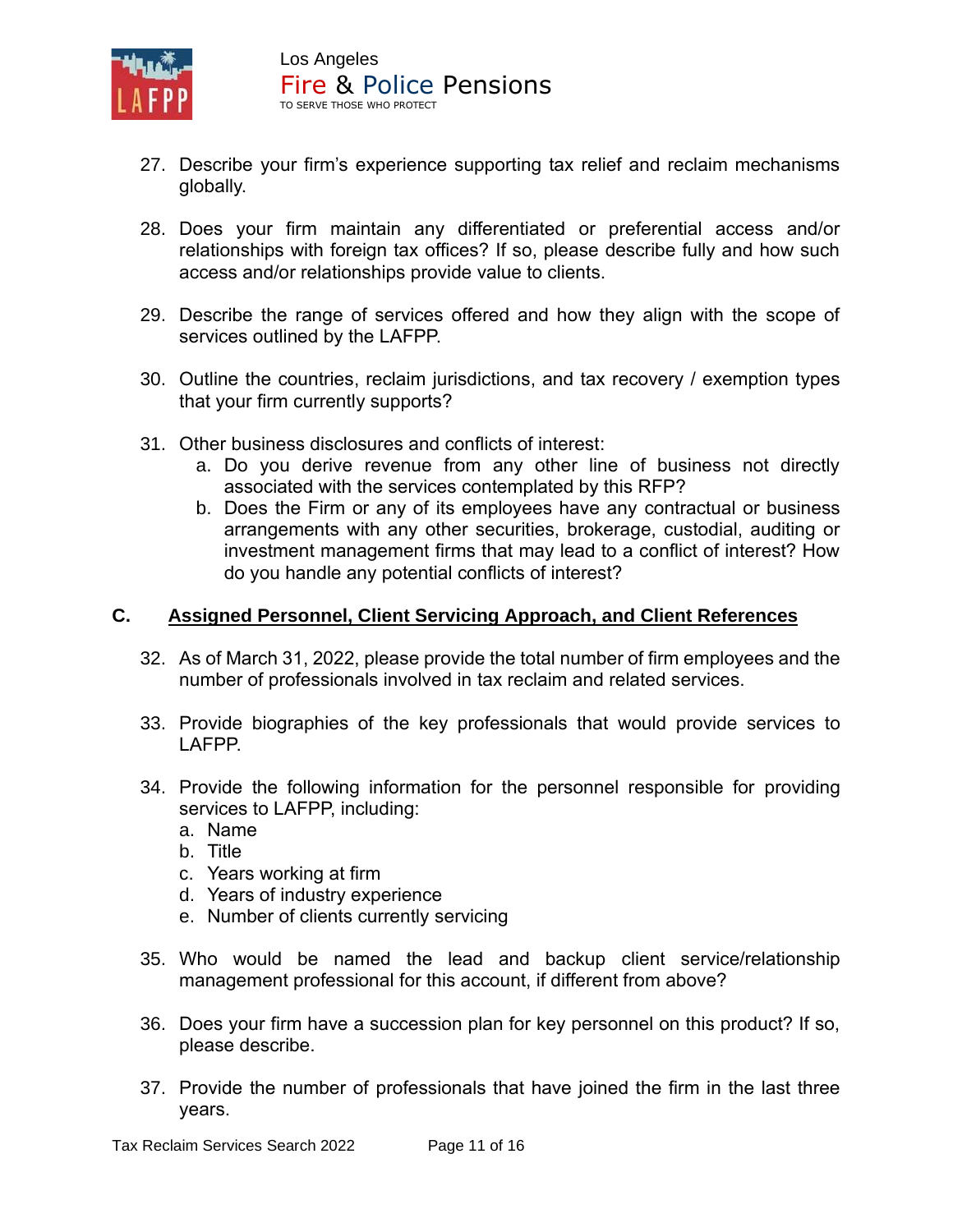

- 38. Provide the number of professionals that have left the firm in the last three years.
- 39. Discuss how services are offered and coordinated for clients similarly situated to LAFPP. What differences (given LAFPP's scope) might be required, if any?
- 40. Please provide at least two client references (at least one of which must be an asset owner) to which your firm is currently providing tax reclaim and/or tax reclaim advisory services. Please include contact details
- 41. Provide the name, address, contact name and title, contact telephone number and email address for at least 3 existing clients for whom your firm has provided tax recovery services. Indicate the length of your relationship, nature of the services provided, the type of client (public, corporate, Taft-Hartley, private, etc.), and asset size for each reference. If three accounts are not available, please explain why.

### **D. Resources, Processes, and Supporting Technology to Provide Services**

- 42. For each of the requested scope of service components, provide a high level overview of your firm's approach and ability to provide the required services.
- 43. Are sample reporting examples or process flow charts available?
- 44. Describe how information flow between our custodian, Northern Trust, and your firm would work?
- 45. What evidence of successful integration for common clients with Northern Trust can your firm offer? Please provide a case study or illustrative example related to a common client with Northern Trust as possible.
- 46. Does your firm take custody of any assets, including cash (such as cash payments representing tax reclaim payments from foreign tax authorities)? Describe your structure and approach fully and outline your firm's willingness to structure a risk aware approach and to ensure an ongoing sweep of funds to Northern Trust to limit exposure.
- 47. Describe your technology capabilities and relate them to the firm's tax reclaim services. Do you provide any custom computer-based analytical tools to clients? If so, please provide details.
- 48. Include a description of the research and other technical resources, including online databases and computer based analytical tools, that you make available for your clients.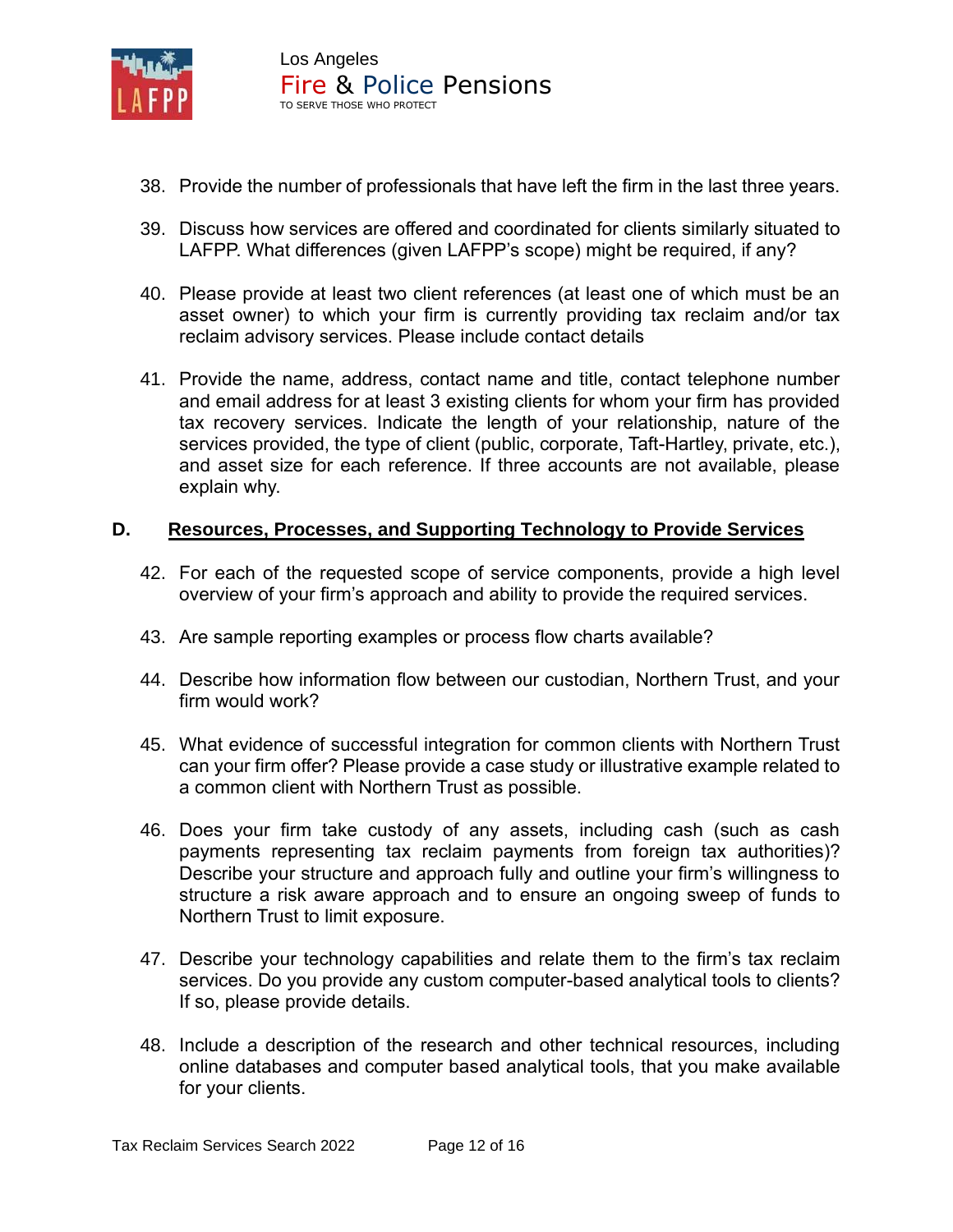

- 49. Discuss your firm's tracking system for changes in tax laws applicable to the services described in this RFP.
- 50. Describe the major components of your firm's business continuity and/or disaster recovery plan as well as any regular assurance and/or testing performed.
- 51. Does your firm currently have a chief information security officer or an equivalent position?
- 52. Describe your company's processes and protocols for dealing with cyber threats.
- 53. Does your company conduct periodic internal security assessments to identify cyber security threats, vulnerabilities and potential business consequences?
- 54. Does your company conduct an annual independent assessment of its cyber security processes and systems? If so, please provide name of the independent organization and describe its testing process.
- 55. Does your firm receive a periodic review of internal controls related to services such as an SSAE 18 SOC 1, SOC 2 or other reporting and/or similar certifications or reviews?
	- a. If yes, please provide a copy with your response or provide an affirmation of your willingness to share at a later stage of the process.
	- b. If no, please discuss information on your internal control environment and how the integrity of your security, information access, service provision, reporting and other similar areas are maintained to give additional institutional assurance.
- 56. Does your firm have errors and omissions, fiduciary liability, or any other relevant insurance, including for cybersecurity?
	- a. If yes, please list the names of the insurance companies, the dollar amount of the coverage, and the coverage period. If no, please explain why not.
	- b. Has your firm ever made a claim against its fiduciary liability or errors and omissions or similar insurance policy? If so, please explain.
	- c. Has the firm or any of the key principals, including any board or Manager members, ever been denied coverage for errors and omissions, directors and officers, or fiduciary liability insurance? If so, please provide a detailed explanation of the reasons given by the carrier(s) for such denial.

# **E. Contracting, Onboarding, and Ongoing Quality Assurance**

57. Please provide a sample of your service agreement. If multiple agreements (or exhibits) are required to contemplate the proposed services identified in the scope of services, please provide.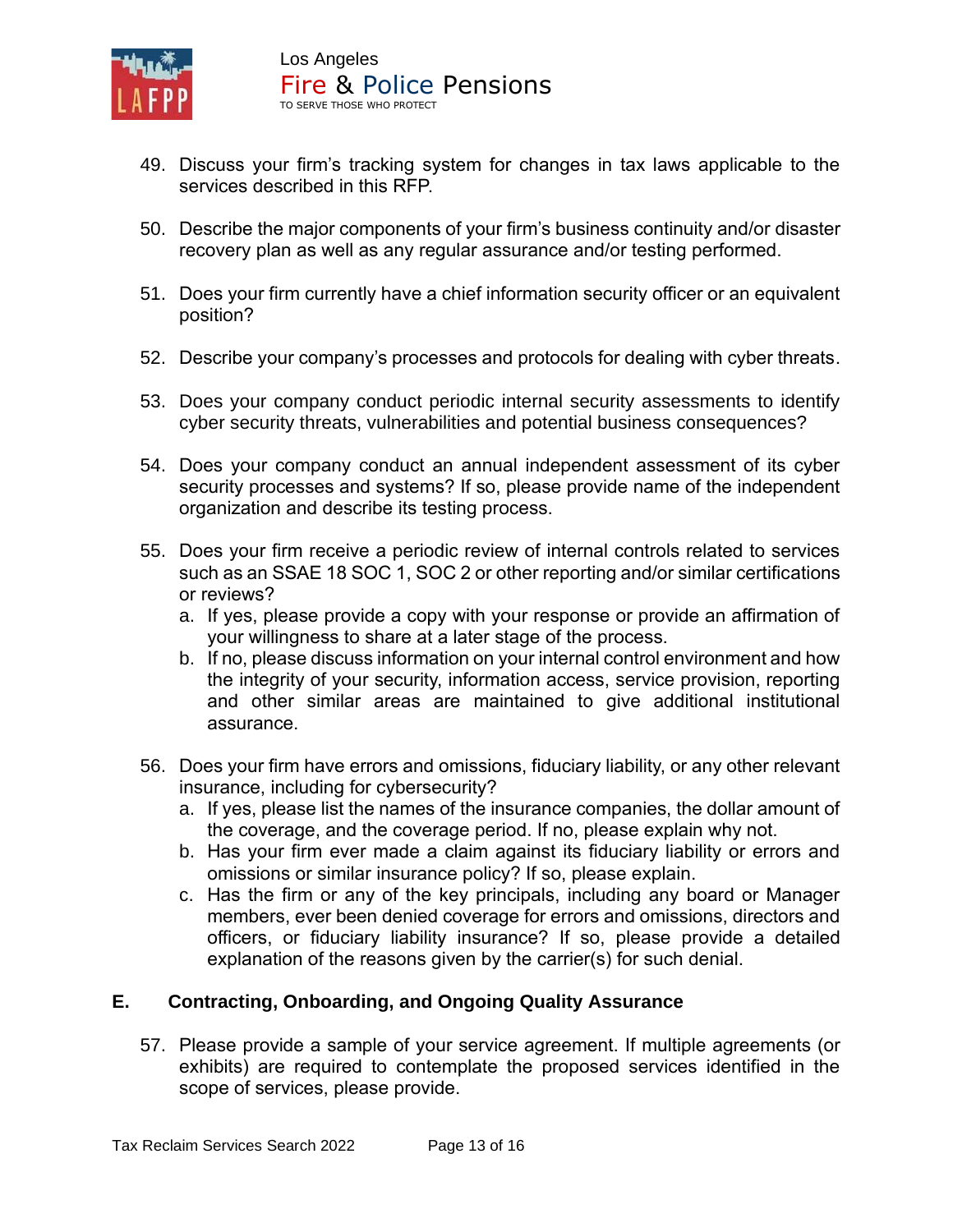

- 58. Do you require a minimum length for the agreement(s)? If so, please specify the length and explain why.
- 59. Please provide any POA or other documentation that needs to be executed by LAFPP if your firm is retained.
- 60. Please provide your clients' onboarding documentation and describe the onboarding process and timeline.
- 61. Please list the custodians that you currently work with, describe the access you will need to the custodians' records, and identify the issues, if any, that you have encountered when dealing with clients' custodians.
- 62. Please explicitly discuss your experience working with and onboarding clients using Northern Trust.
- 63. How is client satisfaction measured? What level of service quality assurance, if any, is provided?
- 64. Provide a review of how your firm would implement a transition process to begin services to LAFPP. This review should include an explicit estimate of the timeline required and include a sample draft transition plan.

#### **F. Proposed Fees and Revenue Model**

LAFPP seeks clearly disclosed fixed and/or variable (i.e. contingency fee-based) proposals for the different scope of service components.

- 65. Discuss your firm's general approach to fees.
- 66. Outline any material assumptions that your firm is making with regard to proposals made for this scope of services and opportunity.
- 67. Identify your firm's willingness to negotiate fees offered.
- 68. Please provide a fee quote for the services requested in the Scope of Work section of this RFP.

| <b>Scope of Service</b><br><b>Component</b>                                                                                          | <b>Fixed Fees, if</b><br>any | <b>Variable Fees</b><br>(e.g. contingent<br>recovery) | Comments /<br>Limitations /<br><b>Assumptions</b> |
|--------------------------------------------------------------------------------------------------------------------------------------|------------------------------|-------------------------------------------------------|---------------------------------------------------|
| <b>Historical:</b> Provision of a 5-<br>year look-back review of<br>custodial filings and historical<br>stop-gap tax reclaim filings |                              |                                                       |                                                   |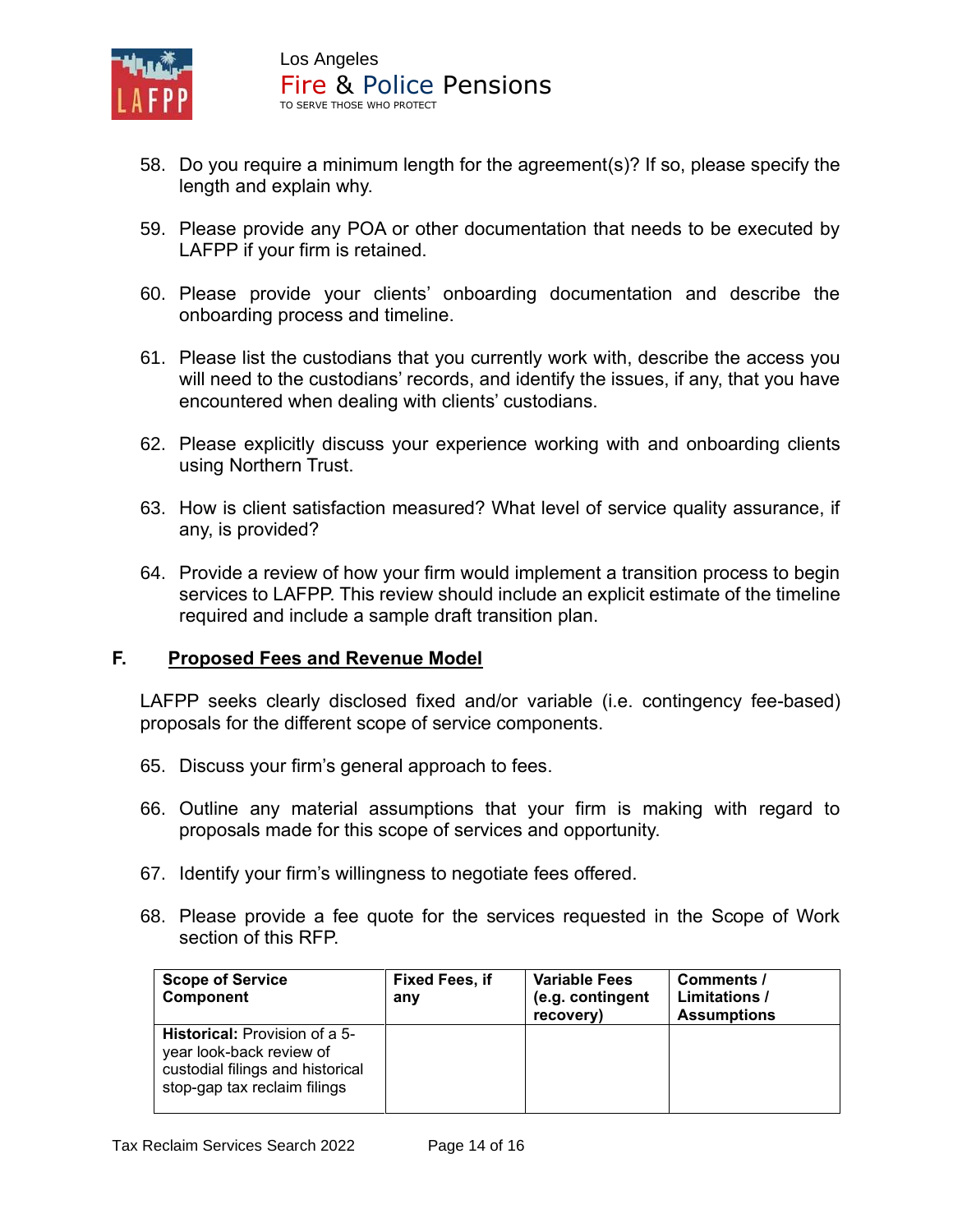

| <b>Scope of Service</b><br>Component                                                                                                                                                                                                                     | <b>Fixed Fees, if</b><br>any | <b>Variable Fees</b><br>(e.g. contingent<br>recovery) | Comments /<br><b>Limitations /</b><br><b>Assumptions</b> |
|----------------------------------------------------------------------------------------------------------------------------------------------------------------------------------------------------------------------------------------------------------|------------------------------|-------------------------------------------------------|----------------------------------------------------------|
| <b>Ongoing: Tax withholding,</b><br>reclaim, and process<br>monitoring and reporting,<br>including support with current<br>tax profile maintenance                                                                                                       |                              |                                                       |                                                          |
| <b>Ongoing: Stop-gap filings to</b><br>supplement custodian<br>exemption; relief at source;<br>and reclaim processes,<br>including those below<br>custodial "de minimis"<br>amounts                                                                      |                              |                                                       |                                                          |
| <b>Ongoing: Analysis and pursuit</b><br>(with documentation support)<br>of additional relief at source or<br>tax reclaim under double tax<br>treaties (if not supported by<br>Custodian, or supplemental<br>support to complete market<br>documentation) |                              |                                                       |                                                          |
| <b>Ongoing: Analysis and pursuit</b><br>(with documentation support)<br>of additional tax exemption<br>under local laws (if not<br>supported by Custodian, or<br>supplemental support to<br>complete market<br>documentation)                            |                              |                                                       |                                                          |
| <b>Prospective / LAFPP Option:</b><br>Ongoing analysis and pursuit<br>(with documentation and legal<br>support) of extraordinary tax<br>withholding recovery under<br>European Court of Justice and<br>similar global venues                             |                              |                                                       |                                                          |

69. Please identify any other expenses (not included above), if any, that your firm intends to or may charge to LAFPP. Please describe the approach your firm will take to control any additional costs to LAFPP.